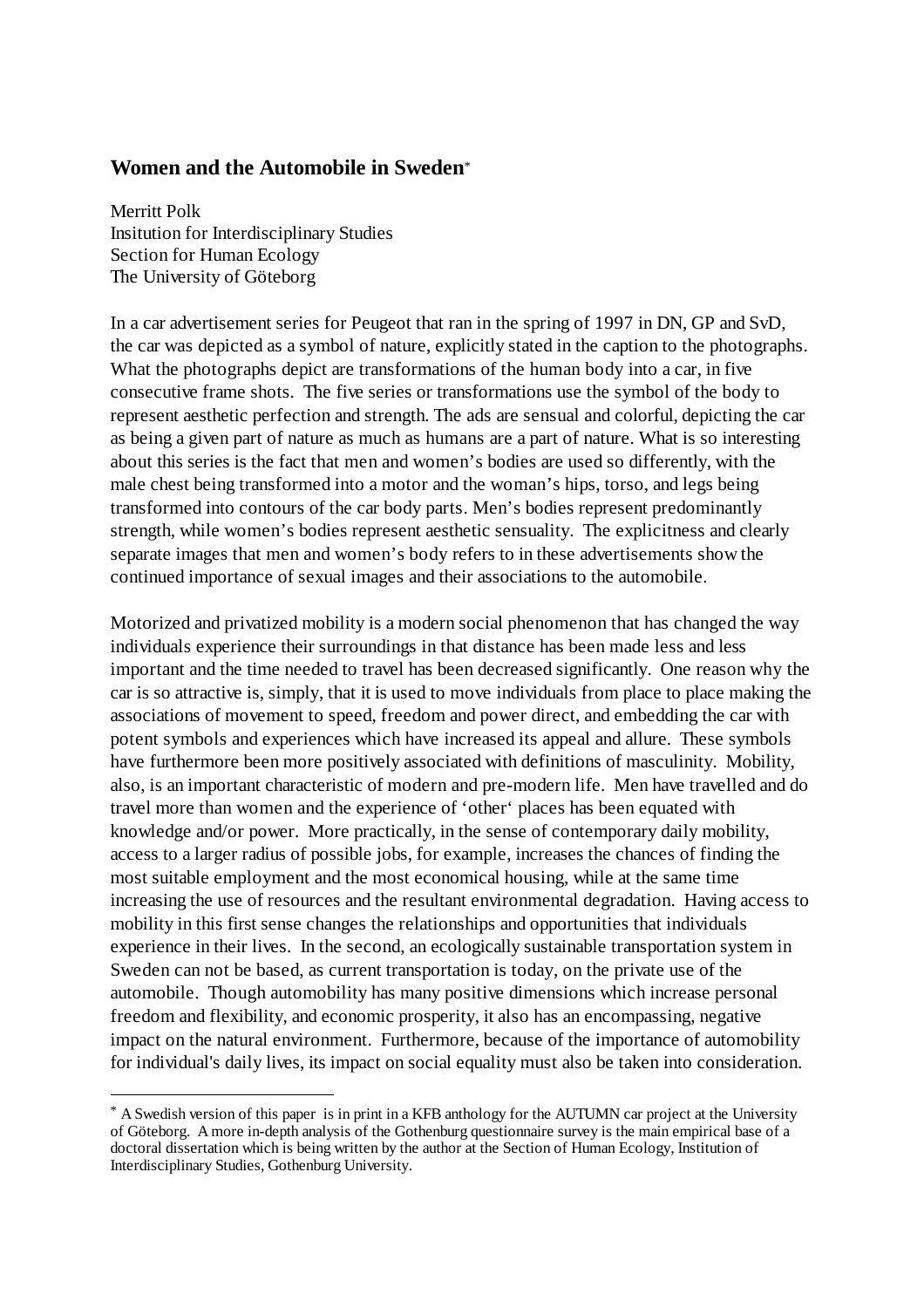When automobility first began in the late 1800's and early 1900's, the sexual roles of men and women in the United States and Europe were more strictly defined than they are today in Sweden. The development and use of a technical artefact, while often considered being outside of how sexuality is defined, is created within a culture mirroring dominant beliefs and values of a specific time period. Trends in automobile advertisements though close to a century later than the beginnings of automobility, still show stereotypical images for men and women. Women's passive sexuality is used to sell cars while men's active sexuality is assumed in their buying preferences. Typical car advertisements for women appeal more to her as a mother and homemaker than to her need for power, speed and status as are often seen for men. Research done by Virginia Scharff in the United States has shown that gasoline driven vehicles in the early 1900's were seen to be more appropriate for men because of their speed and power, while the electric vehicle was more appropriate for women because it was cleaner, easier to start, had a shorter range, and was slower. It represented a more feminine means of transportation in the sense that it coincided with how women were supposed to behave during this time period. Later, during the inception of the car in Sweden in the 1950's, the car was used predominantly by the rich, and more by men than by women, mirroring a similar trajectory of the development of mass automobility in other industrialized countries. Despite the large differences between the United States in the early 1900's and post-war Europe, the gasoline driven car was initially seen as a male status symbol in both timeperiods, whether exclusively for the rich, or later as a symbol of consumerism and the postwar lifestyle. It was a 'hope-filled' symbol in the later time-period, a proof of how normal modern life could be after the destruction of war and an economic solution to the industrial destruction caused by war. Because of the importance of automobility for economic and political goals, the automobile must be seen as a complex technological symbol and not just as a mode of transportation. Furthermore, the associations to masculinity also affected how automobility was appropriated by men and women. How does the inclusion of masculinity within automobility affect contemporary men and women?

The largest difference between men and women's mobility patterns is in the number of kilometers that are travelled. From the National Swedish Travel Survey of 1994/5 it was seen that men are travelling 61% of the kilometers that are travelled in Sweden, and women the remaining 39%.1 In other words, men are travelling, on average, 1.5 times as far as women are. Men and women are both travelling a majority of their total kilometers by car. Of the total kilometers travelled, 69% are made by car. Men and women make approximately the same number of trips per day with a slight difference of men making 0.2 more trips per day. Men are making a higher number of trips by car in comparison to women. Of men's trips, 64% are made by car, and for women 54% are made by car. The other noteworthy differences in men and women's travel patterns are that men are driving a much larger percentage of their trips than women drive, while women are passengers to a much greater extent than men. Women also walk and use public transportation more often than men do. Both men and women are using the bicycle to approximately the same extent. Men's use of

 $\overline{a}$ 

 $<sup>1</sup>$  This figure is taken from the 1994 Swedish National travel Survey. For more travel statistics concerning</sup> women's and men's use of the car, see Polk (1996).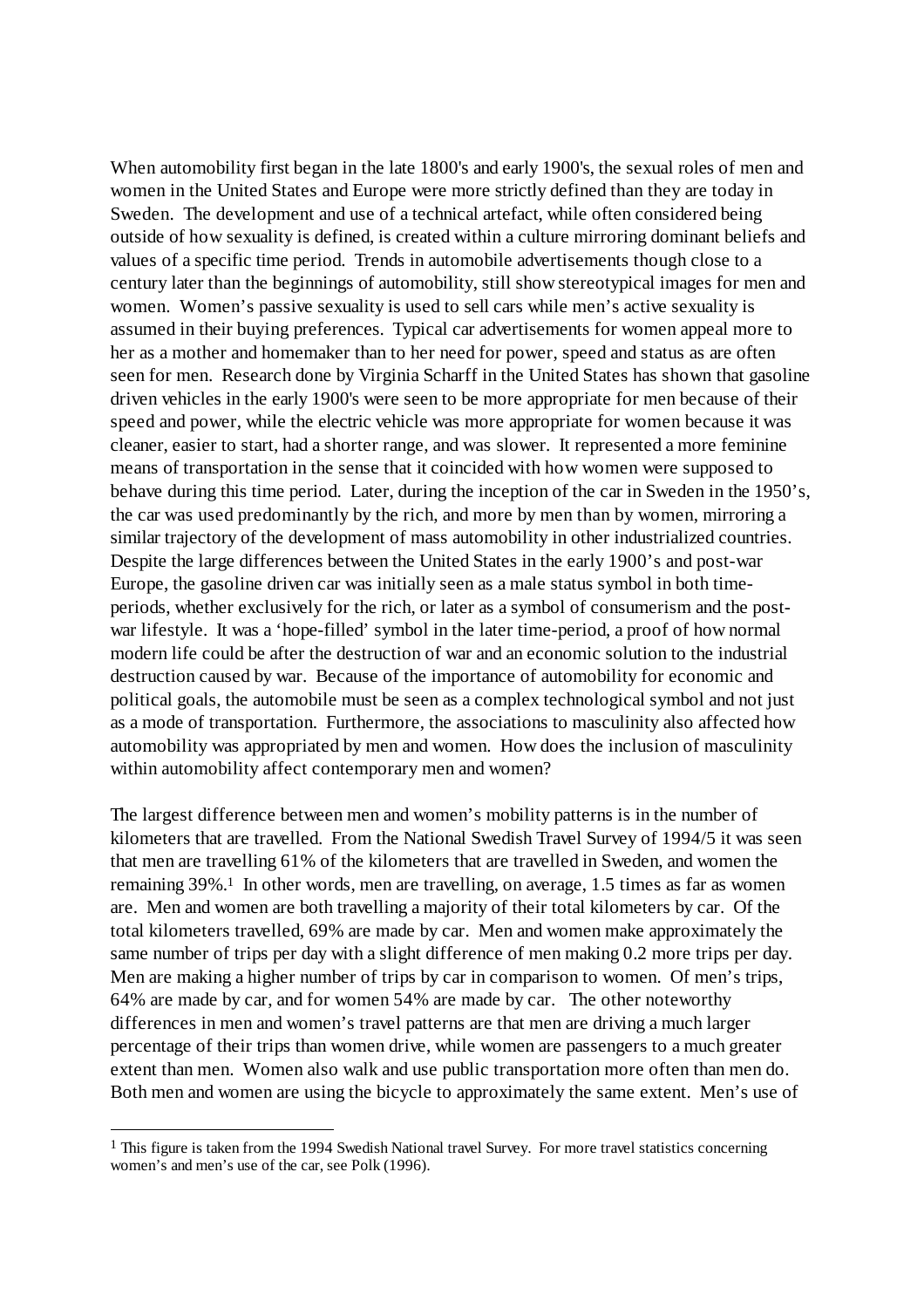the car overshadows their use of other travel modes. Men drive, on average, over 50% of their trips, while women drive for 30% of theirs.

The differences between the number of kilometers that men and women travel by car are evident in cohabiting and single households, in households with children and without children and in the different age groups. The main exception to this is that men and women over 65 use the car to approximately the same extent. Women with older children also tend to travel more per day than women with younger, though their average daily travel lengths by car are still shorter than those of their corresponding men. By looking at different groups of men and women, the use of the car is seen to differ by sex, and not only by other factors such as age, income and educational levels though these factors also affect the number of kilometers that are driven per day. As noted earlier, this fact is surprising because it is hard to purport that women have fewer travel needs or live lifestyles that are less demanding of personal mobility than her corresponding men.

In order to explore the differences between men and women's use of the car, many factors and perspectives need to be taken into consideration. The symbolic importance of the car has already been mentioned, as well as its impact on the natural environment and its consumer appeal, both individual and national. In order to try and grasp this myriad of possible influences which may affect men and women's car use, a questionnaire survey was sent out to 1,500 individuals in Gothenburg in the Spring of 1996, the results of which will be presented here. Three possible dimensions have been identified and will be studied in the following. What will be discussed first is if car use is dependent upon not only access to the car, referring to the presence of the car in a household, but also on its actual availability to each adult individual within the household. Second, some experiences associated with the automobile will be analysed to see if they differ between men and women. Third, the attitudes that are held by men and women concerning the place of automobility in Sweden, and the impact automobility has on the natural environment will be tested for differences between men and women. In conclusion, the results will be combined to see what factors can not be excluded when explaining why men and women use the car differently and what the political implications of these results could be.

### **The Availability of the car to men and women**

A good place to begin to see why men and women may use the car differently is by looking at the license holding rates of individuals and by looking at how many cars there are per household and licensed driver. The use of the car is clearly dependent upon the presence of a car and on an individual's holding of a driver's license. Women in Sweden, especially older women, are licensed to a lesser extent than men. In the younger age groups, this trend is changing. Despite this being an important factor, licensed men and women in households with one car still showed large differences in their daily use of the car. Socio-economic variables are often used to explain the diferences in men and women's travel patterns, especially of the work trip. However, results from travel surveys do not explain all of the differences in car use by men and women in Sweden. There must be other factors outside of *access* to the car (license rates, and presence of car in household) that affect its actual use. What could these be? Another possibility is seeing how practically *available* the car is to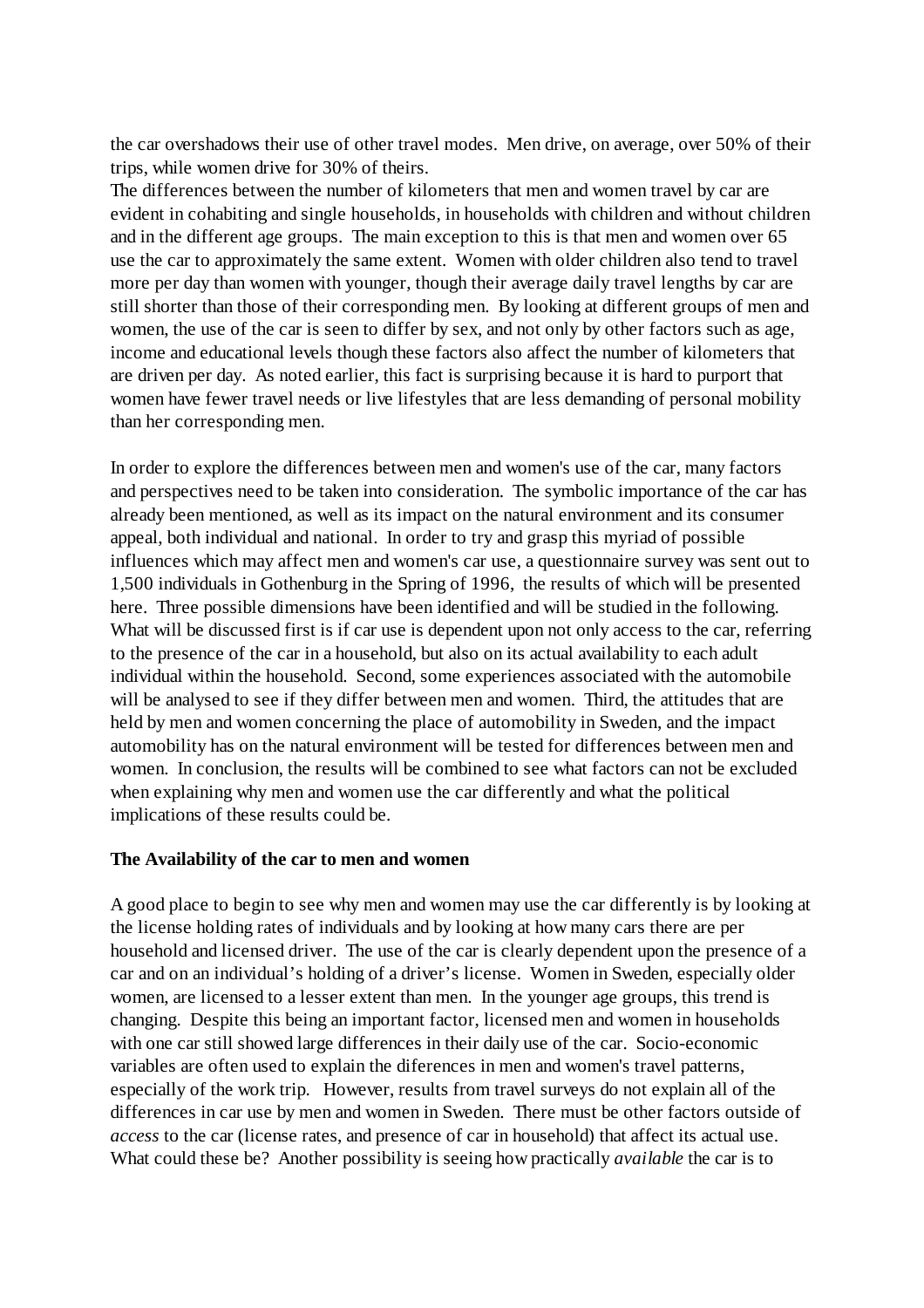licensed individuals in cohabiting households with one car. It is within these households that car use is limited and must be shared by two adults. In this situation, do men and women share the decisions that are made concerning car use? Is the car shared with friends and family, or used solely by the individual? Does the monopolization of the car by one individual in the household successfully limit its use for others?

The most striking differences between men and women's car use in cohabiting households with one car is that men, to a much greater extent than women, say that it is they who makes the decisions concerning the car use in their households. Though car use is mostly shared in these households (with 47% of the men and 54% of the women responding that they share car use decisions with their spouse), 43% of the men responded that they most often made the decisions concerning car use, while only 10% of the women answered the same. There was also a larger number of women who answered that it was their spouse who made the decisions concerning car use in their household, while very few of the men responded in this way. What can be concluded from these results is that even while women live in households with a car, they are seldom the only individual in the household who determines car use; women share car use decisions with their husbands or delegate this decision making to their spouse to a much greater extent than men do. This is as true of households with children as it is for households without. Though women with children do respond that they participate more often in the decisions concerning car use, the differences are still comparable to what is seen in households without children.

Does this mean that women use the car less because their spouse priorities his sole use? In the National Swedish travel Survey, men drove alone to a greater extent than women did. There was no information concerning the sharing of the car with family and friends besides what could be extrapolated from the data, for example that there were two licensed driver's in the household. To explore this question, the respondents in the Gothenburg study were asked if they shared their car with other individuals. A majority of the respondents said that they shared their car with family members or friends. What is further substantiated is that it is men more often than women, who respond that they are the only users of the car that they drive. Of the individuals in the study group who said they drove a car, 36% of the men and 19% of the women said that they were the only users of the car that they drove. Women, to a greater extent than men, responded that they shared the car with friends and spouse. This confirms the results from the National Travel Survey and further, show the differences in men and women's monopolization of the car which they drive.

Why do men respond that they are more in control of the car in cohabiting households with one car? The socialization process which affects how technologies are seen as being appropriate or not for men and women grow out of an individuals' family situation as a child. Are people socialized into associating the car more with men than with women because this is what they experienced as children? To test this possibility, the respondents were asked who used the car in their childhood. Since automobility was a post-war phenomenon in Sweden, it was not a part of the older respondents' childhoods to the same extent that it was to individuals born after the 1950's. However, in all age groups and showing no differences between men and women, the father was given as the dominant user of the car during the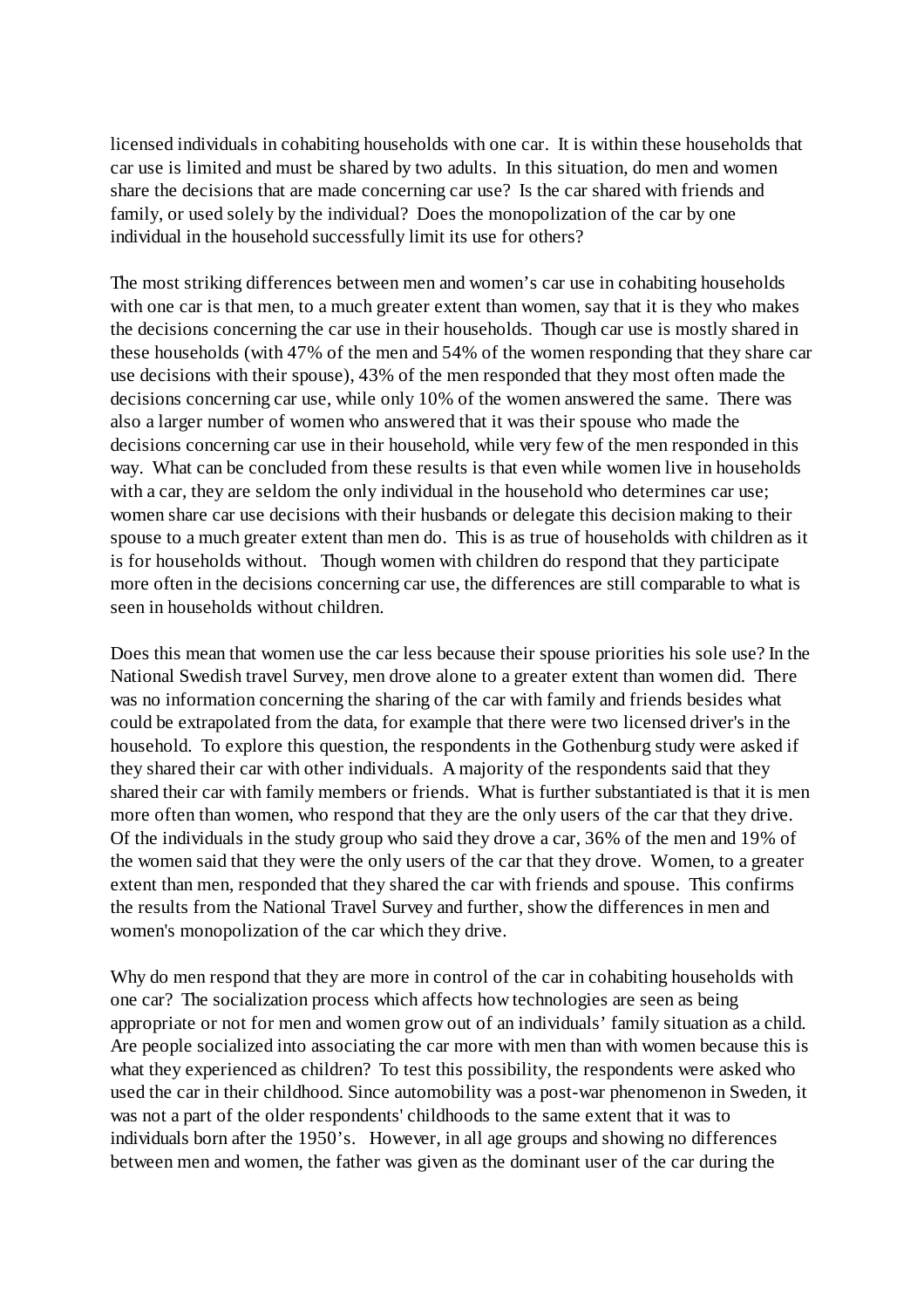childhood of the respondents. This is even true in the younger age groups, where even individuals born in the 1970's still responded that it was more often their father who used the car. Car use in the families of the younger respondents was answered as being shared by both parents to a greater extent than older individuals. The association of car use during childhood with the father could be another possible reason why men, to a much greater degree than women, are making the decisions concerning car use in families with one car. Men and women may be following the example set by their father's and mother's, who also used the car in this way.

Another aspect of men using the car, is that women might very well need or want to use the car more than they do, but do not simply because it is not available to them to the same extent that it is available to men. Living in a household with one car does not mean that the car is available to both adults as has been shown. In the Gothenburg study, in cohabiting households with one car, for example, men use the car to work for 80% of their work trips and women for 55% of theirs. Women are instead using public transportation and biking or walking to get to work. It is only in households with two cars that women can be seen to have as much access to a car as men do. These households make up only 26% of the total population in Sweden currently. In these cases, the car is used to a much greater extent by women, though not to the same extent as by men.

The use of the car has been discussed by looking at who makes the decisions concerning car use, who shares the car that is used, and what mode is used to work. Despite younger and middle-aged women being licensed to approximately the same extent as men, and living in cohabiting households with a car to a similar extent, there are large differences in how available the car is to men and women. It can be suggested that the car is seen as being more within the male sphere of control; that one car in a household is usually seen as the man's car, and is therefore used to a greater extent by men than it is by women. Even when men and women have similar access to a car, it has been seen that it is more available to men. This is an important point to remember. While statistics say that 80% of the households in Sweden have one or more cars, this number reflects the availability of the car to men, and not to women.

## **Experiences of the automobile**

Experiences associated with the car is another dimension that may be able to explain why men and women use the car differently. As was seen when talking about men and women's access to the car, the car is not as available to women as it is to men. Since the relationship of individuals to a car are very complex and many faceted, the car will also be looked at now in terms of how it is experienced to see if this may offer other possible reasons why men and women use the car differently. A car may be used more if it is experienced, for example, as comfortable, attractive and easy to use. A car may also be used more if it is something that is not purely instrumental for the user, if it is seen as something which an individual identifies with or something which is experienced as positive, for example as attractive or as a symbol of status.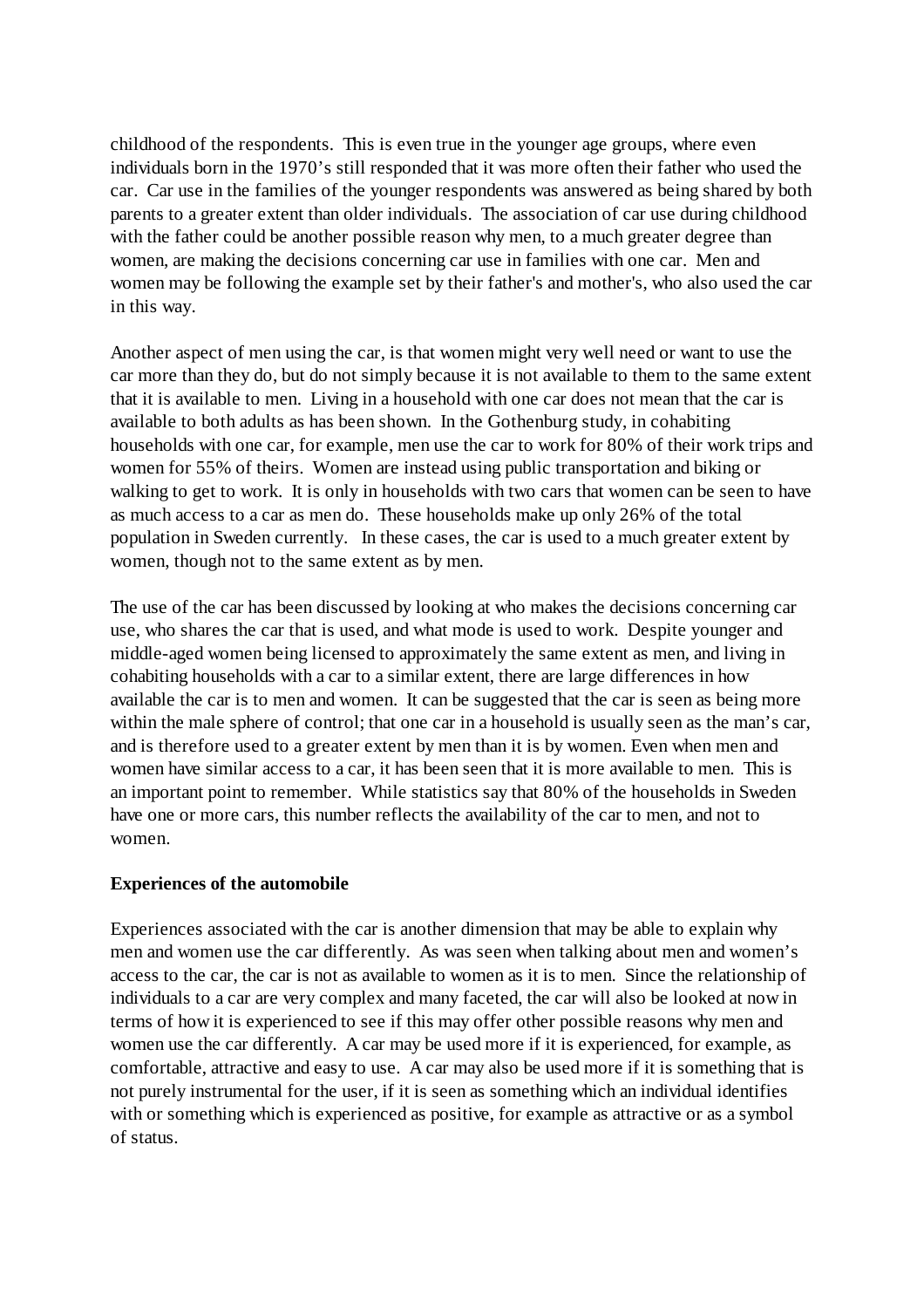One place to start when looking at how the car is experienced is how one feels while driving. In Gothenburg, almost 90% of the respondents said that they experienced driving as practical, and almost 80% as representing freedom. Over half of the respondents also said that it was fun to drive. The differences between men and women are minimal. There were fewer women than men who thought that driving was practical and free, though the same amount found it fun. The largest differences between men and women were seen in how driving was experienced as relaxing or dangerous. Men said that they experienced driving as relaxing more often than women did. Women said that they experienced driving as dangerous more often than men did. While there are some differences in how men and women experience the car, these differences are minimal and can not be used to explain the differences in car use.

What do men and women think about their driving abilities? For the study group, around 70% of the respondents did not think there was a difference in men and women's driving ability. There were an equal number of women who thought that women were better, as there were men who thought that men were better. While there are some differences in how the car is experienced while driving, there are more similarities between men and women than not. Women said they experienced driving as more dangerous than men did, while more men responded that they experienced it as relaxing. There seem to be, however, minimal differences in how men and women see themselves as competent drivers or not. On this level, there do not seem to be any conclusive differences between men and women's experience of driving, nor of how they rate the competence of men and women as drivers.

Anyone, who has driven a car a lot, at some point, has experienced some sort of problem with the car. This might be a simple thing that is easily adjusted or something relating to upkeep that requires a little more attention. What many drivers hope to avoid is needing to pay expensive repairs bills, or being stranded on a back road late at night in freezing weather. Nevertheless, what if this does happen? Does this situation affect men and women differently? Are men and women equally knowledgeable about how their cars work? If an individual understands the basic functioning of an automobile, can do the minor upkeep and repairs that are required, and is well versed enough in car shop-talk, he/she runs a much better chance of saving money and of having a car that works well and is dependable. For individuals who do not know the basics of car repairs, the functioning and upkeep of their car must be left to someone else. Car repairs have been seen as a traditionally masculine realm. Nevertheless, since women are driving more and more, have they acquired the knowledge that is connected to this use?

The difference in men and women's self-proclaimed knowledge of car repairs in Sweden is striking. Over 80% of the men said that they knew something about car repairs, while only 30% of the women answered in this way. This follows very well the stereotypical view of car repairs being more associated with men than with women. Nevertheless, does this mean that knowledge concerning the car is gendered? It is possible that men are more prone to answer that they know something about car repairs, while women are less inclined to answer affirmatively. To further study the experience that individuals have with car repairs, the respondents were also asked to mark the repairs that they had done on a car and to approximate how much they had done these repairs. These answers also confirm the prior.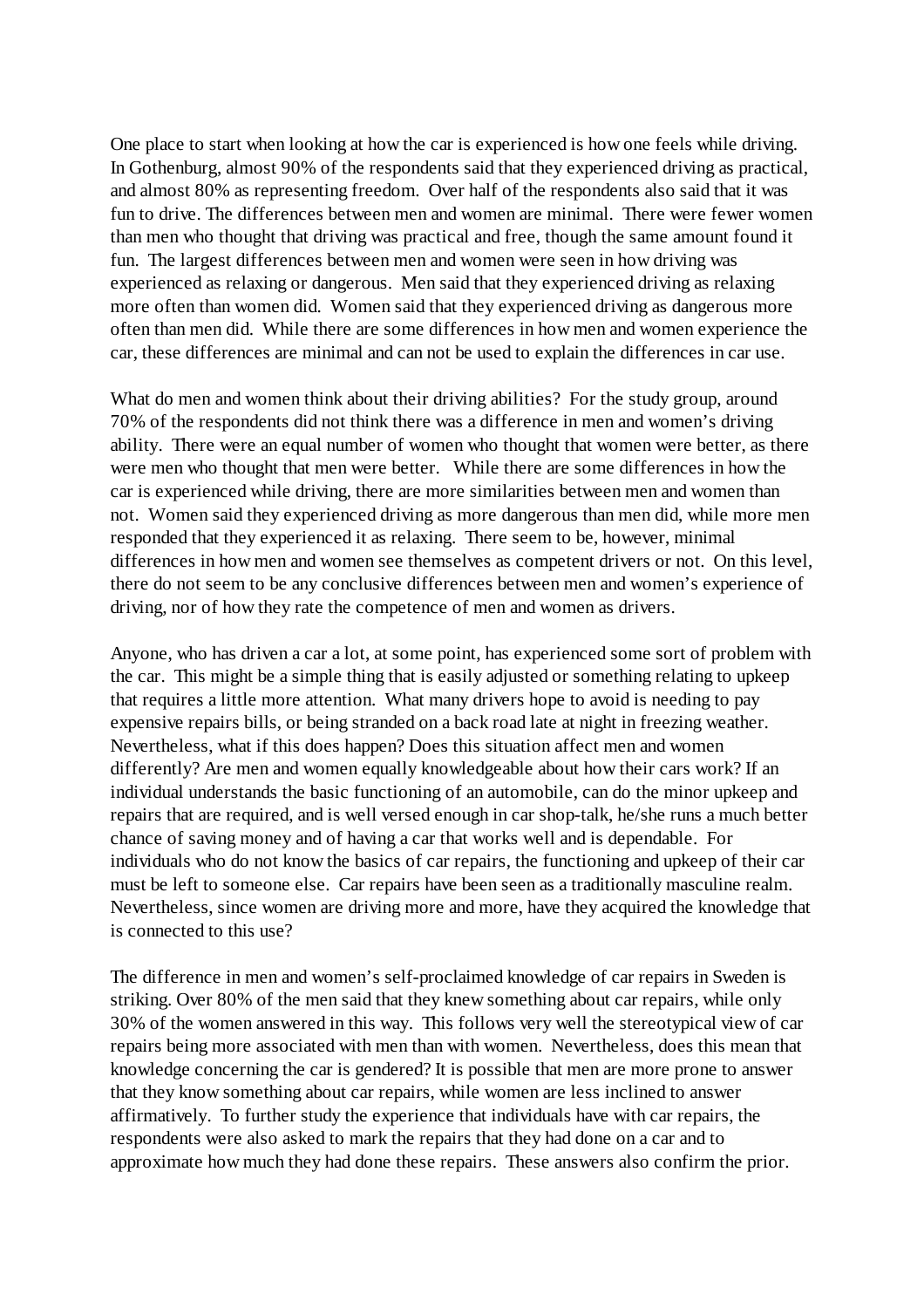There are extreme differences in the answers that men and women give when questioned how frequently they have done simple car repairs such as checking the radiator, oil, tire pressure and doing minor maintenance such as changing the oil, tires and spark plugs. For comparison, the respondents were also asked how often they had washed the car and cleaned out the inside. The only question where men and women respond similarly is when asked if they had cleaned the inside of the car.

As has been discussed in the introduction, the car has different types of symbolic meanings that can be seen to be associated with definitions of masculinity and femininity. While it is difficult to empirically analyze the nuances of meanings and values that are associated to the car, it may be possible to see if the car is seen as an important symbol for the respondents. In Gothenburg, almost all of the respondents answered that they thought that people were proud of their cars. A large majority also said that the car was a status symbol in society, though very few responded that it was a status symbol for them. The main difference between men and women were seen in the much greater number of men who respond that they are attracted to certain cars, and in the larger number of women who felt guilty when using a car. If this means that men identify more with cars or experience some sort of eroticism from certain cars is impossible to know. What this can be interpreted to mean is that there were significantly more men than women who responded that they experienced the automobile in terms that did not exclude referring to a technolgoical artefact as something which they found 'attractive'.

## **Attitudes towards automobility**

Another important dimension which needs to be empirically tested is the importance of attitudes and how they can be used to understand men and women's use of the car. Attitudes can be held towards any number of objects, issues or problems. In the case of automobility, the types of attitudes that could be studied are potentially endless. Because the work at hand is concerned with the use of the car, attitudes will be limited to those which are seen to be relevant or influential to car use in particular and which could be adequately answered in a survey of the type used. The differences between men and women's attitudes towards automobility and their concern for environmental problems stemming from automobility and for the environment in general will be discussed in the following.

Automobility is seen as being a necessary part of modern society by a strong majority of the sample population. Despite the fact that there was such large agreement as to the need for automobility, there was also large support for the statement which pointed out the environmental degradation of car use. Statements which supported automobility found more support than those which entailed a reduction in the use of the car. Surprisingly, though there were many respondents who answered that having a car was a human right, there were significantly fewer who answered that this should be applied to Sweden. The answers overall show a good deal of positive attitudes towards automobility, despite its environmental impact, and less willingness to reduce 'our' mobility in the future.

This picture changes somewhat when men and women are looked at as separate groups. All of the differences between men and women's attitudes towards automobility are large. Men express more support than women for all of the statements which are positive to automobility,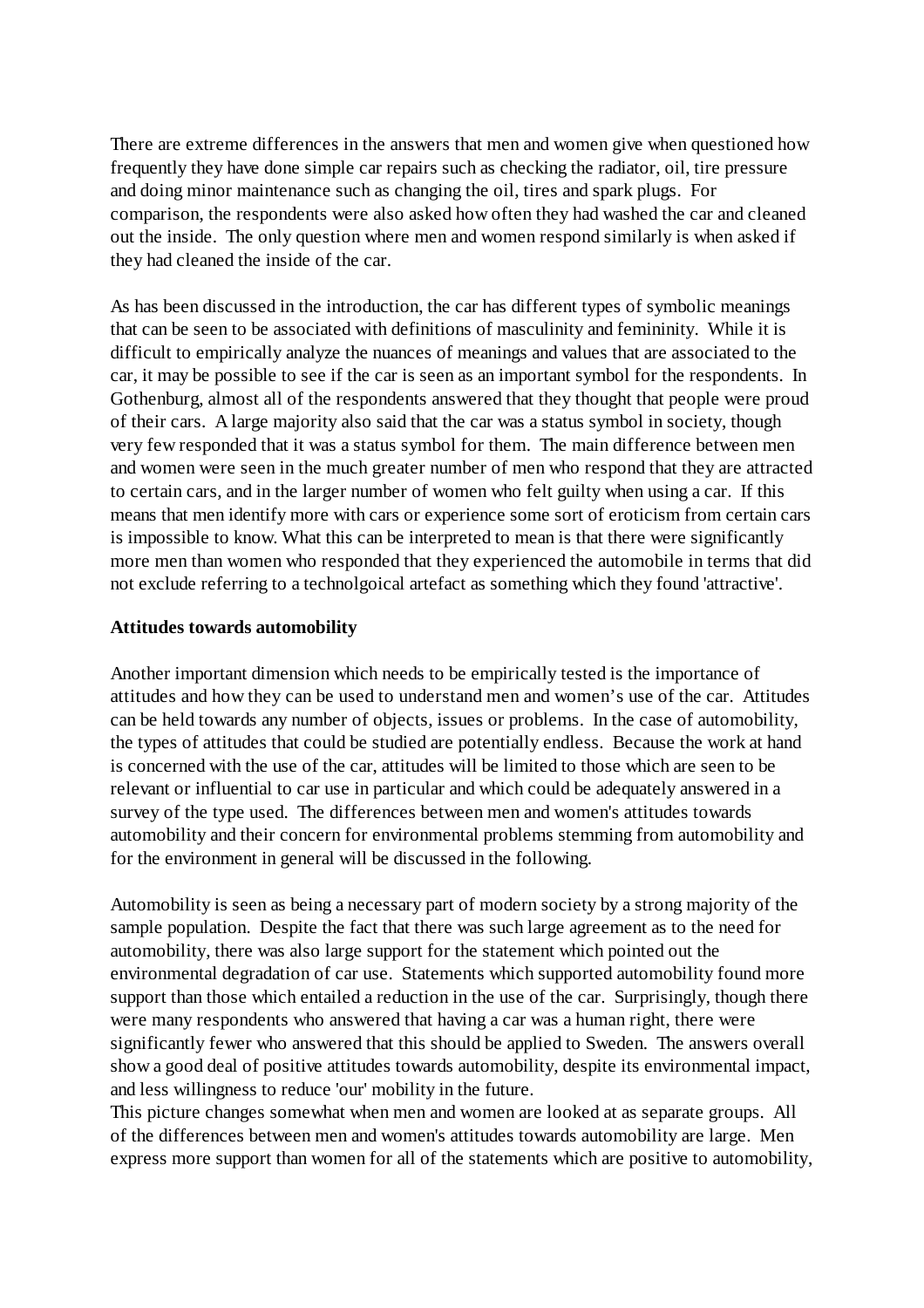and women express more support for all of the statements which are critical of automobility. Because of the size of these differences, it is concluded that men and women in Göteborg differ in their attitudes towards the place and importance of automobility. Women are more critical of automobility, expressing opinions which point to its negative impact. Men, on the other hand, are much more supportive of car possession and use, despite an expressed awareness of its impact on the natural environment.

It is important to note that when women were asked about the environmental impact of automobility on a general level, they supported the statement that 'the natural envrionment could not deal with the problems that are caused by automobility', significantly more than men did. More specific environmental impacts of automobility also received different support from men and women. Women responded, in general, that they were more concerned with the environmental impact of the car than men. There were significantly more women than men who thought that automobility was an important cause of air pollution, the greenhouse effect, noise pollution and acid rain.

How can these differences in attitudes towards automobility between men and women be explained? One line of research which has much relevence for this study is the work done in environmental attitudes and gender. The importance of sex, or the differences between men and women, has received a certain amount of study though there are no clear results that can be applied directly to this study of the automobile. In a recent review article of the subject, by Davidson and Freudenburg (1996), it was seen that differences between men and women were most significant for local environmental issues or problems. In studies that dealt with more regional or global environmental issues, the results were varied. Automobility has perhaps historically been seen as more of a local environmental problem which has changed character in the last years and is now being discussed as a global environmental problem. For this reason, it can not be defined as a local or global environmental issue because it has been portrayed as both. In summary, much of the international literature that deals with men and women's attitudes towards the environment, both empirical and theoretical, can be stated as showing modest support for women being more environmentally concerned than men are. How does this compare to the work done in Sweden?

In Gothenburg women showed more concern than men for environmental problems such as: industrial wastes, nuclear waste, car exhaust, coastal oil spills, household waste, extinction of plants and animals, the use of chemicals in farming, and the thinning of the ozone layer. The problem that both men and women noted as the most serious was the thinning of the ozone layer, followed by industrial emissions. That which was judged as being the least serious was the problem of the disposal of household waste. While women respond that they feel that these problems are more of a threat than men do, they rank them in a similar way with the exception of nuclear waste, which women rank as being one of the most serious environmental problems. Men instead rank industrial wastes and emissions as being more serious than nuclear waste.

How are general environmental problems related to those associated with the automobile? Both men and women rank car exhaust as one of the less threatening of the environmental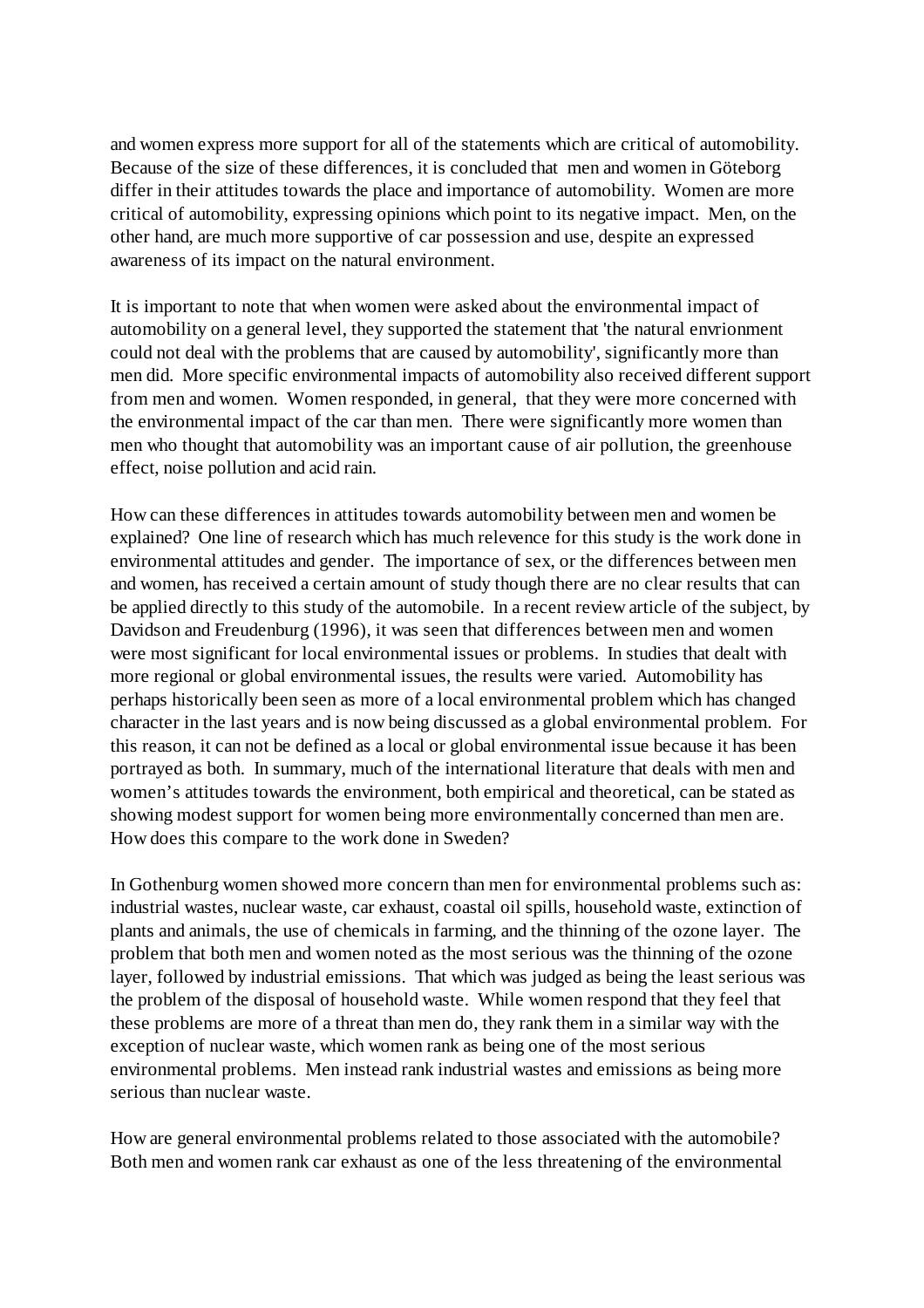problems they were asked to respond to (see list above), though women respond that they see it as more of a threat than men do. It must be noted, however, that on a scale from 1 to 10 ('very little threat' to 'very large threat') only household waste was rated under 7. All of the respondents in Göteborg, both men and women, responded that environmental problems are something of a serious threat to Sweden. When asked to respond to the risk that these problems posed for their life, again, women responded with higher ratings of car emissions as a risk for their lives.

What can be concluded from these results for the discussion at hand? These answers support the tendency for women to respond that they are more concerned with the environmental impact of automobility, and are therefore more critical of the impact of the automobile on the natural environment. This also supports international studies which saw that women were more concerned with environmental problems than men. The implications of these results are, however, not at all as clear. While attitude studies are valuable tools for seeing how individuals respond to certain problems or issues, they are no more than a way of guaging tendencies within a population. The biggest problem is using attitude studies to predict behavior or explain why individuals behave in certain ways. As the approach used here exemplifies, there are many factors which influence and steer individuals and their daily choices. Even looking at one issue, the complexity is near impossible to grasp. What can be gained from this work is an overall orientation to the differences in men and women's attitudes towards automobility and their experiences with the car, and the areas that may warrent further study.

## **Conclusions**

As has been seen so far, in looking at the automobile from the various perspectives mentioned here, there are differences and similarities in men and women's relationships to their cars. In the first section, access and availability were discussed where results from the questionnaire study show that the car is more available to men and women in household situations where car access has been assumed to be equal. In experiences associated with the car, men and women's experience of driving and of how they view the driving abilities of other men and women were seen to be very similar, with few differences between men and women. The flexibility of the car is confirmed as being important to the respondents in the answers that note the car as being practical and fun to use. With other experiences of the car, a more sexually segregated pattern emerges where women and men respond that they have very different knowledge of how a car works and what repairs they have done. This leads the line of reasoning back to the separate spheres of men and women, where working on a car is reinforced as being much more normal for men. For whatever reasons, women do not have anywhere near the experience or knowledge of cars that men do. Finally, the attitudes surrounding car use and its impact on the natural environment also show differences in men and women's concern and rating of environmental threats. Women are more critical of automobility and are seen to be generally more concerned with environmental problems, not only with nuclear power, but also with other problems which are both local and global. In conclusion, there do seem to be some substantial differences between men and women's relationships to the automobile that encompass many different dimensions of car use and